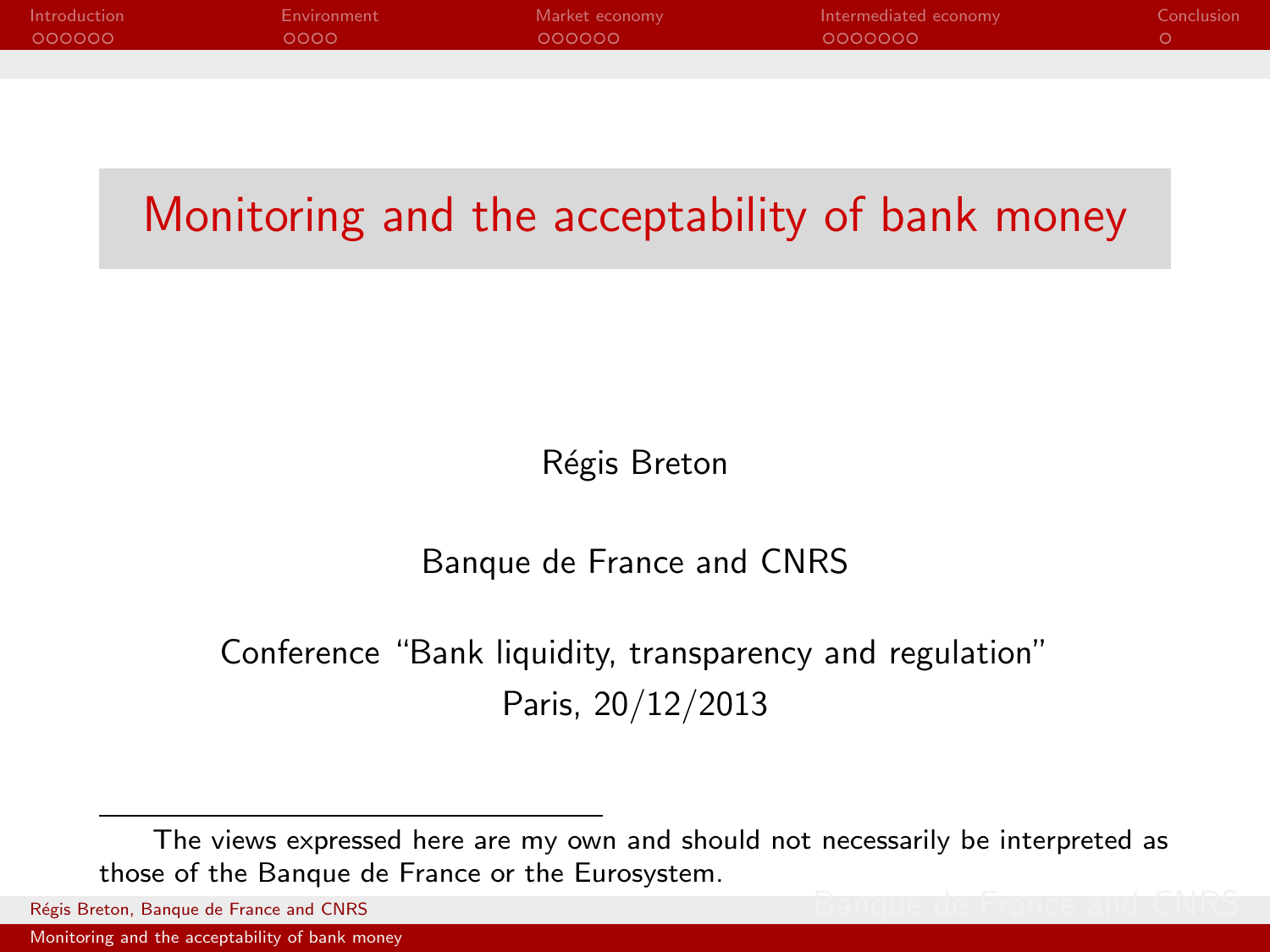| Introduction<br>$\bullet$ 00000 | Environment<br>0000 | Market economy<br>looooo - | Intermediated economy<br>0000000 | Conclusion |
|---------------------------------|---------------------|----------------------------|----------------------------------|------------|
|                                 |                     |                            |                                  |            |
|                                 |                     |                            |                                  |            |

# Motivation (1)

Question 1: How do banks create liquidity?

- core function of banks, both historically and today
- **E** bank issue liquid liabilities that are redeemable  $\ell$  can be used by agents to transact ("inside money")

Question 2: Complementarity between liquidity creation and credit monitoring?

- **E** banks provide intermediated credit, and have private information about borrowers
- **s** special feature of banks is the combination of both activities ( $/$ MMMFs, VCs...)
- <span id="page-1-0"></span>**n** contemporary financial intermediation theory provides few explanations.
	- focus on either the liability (e.g. Diamond and Dybvig (1983)) or asset (Diamond (1984)) side.
	- older literature emphasized close connection between bank credit and money creation (Schumpeter (1934), Gurley and Shaw (1960))

Régis Breton, Banque de France and CNRS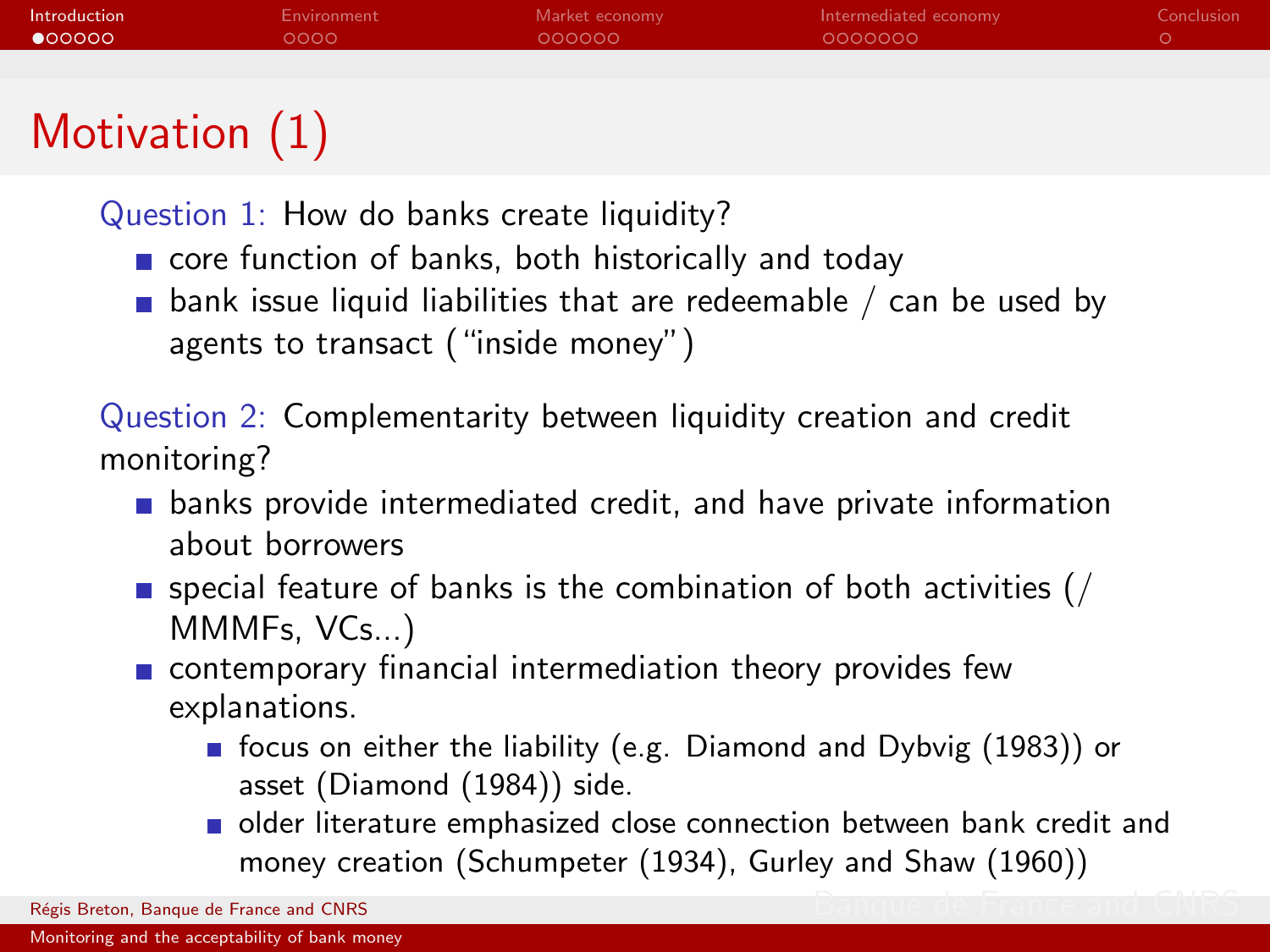| Introduction   | Environment | Market economy | Intermediated economy | Conclusion |
|----------------|-------------|----------------|-----------------------|------------|
| 000000         | 0000        | 000000         | 0000000               |            |
|                |             |                |                       |            |
|                |             |                |                       |            |
| Motivation (2) |             |                |                       |            |

- Combination of activities exposes banks to liquidity risks.
- **Instability in credit can have undesirable effects on the supply of** (bank) money.
- **Implication for "efficient" bank structure** 
	- Should liquid liabilities be funded by "transparent" assets?
	- **Should bank regulation separate those activities into different** institutions?
	- Narrow banking proposals, 100% reserve (Fisher 1936, Friedman, 1959)

If is it optimal in some way that banks combine both activities?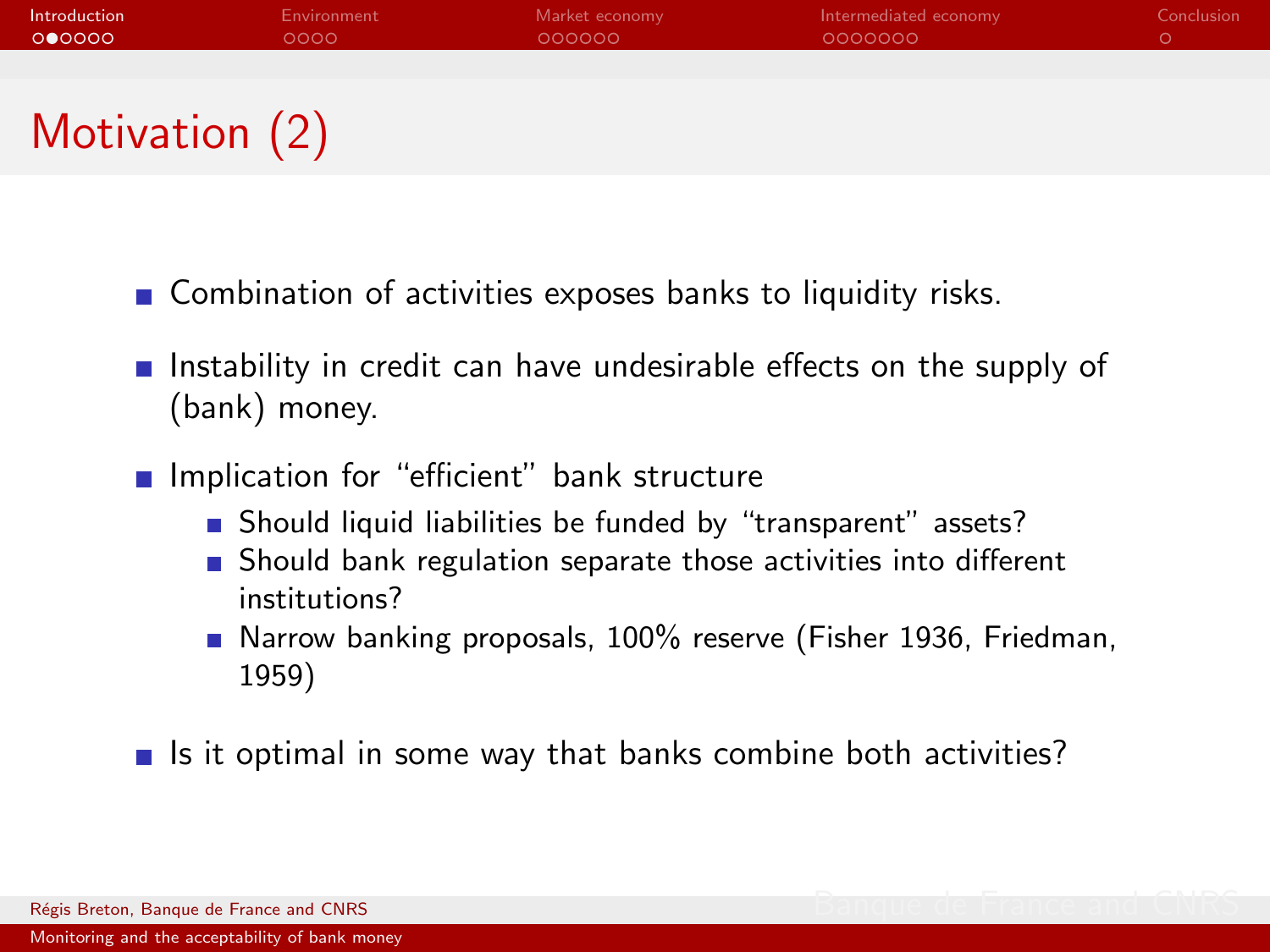| Introduction | Environment | Market economy | Intermediated economy | Conclusion |
|--------------|-------------|----------------|-----------------------|------------|
| 000000       | 0000        | 000000         | 0000000               |            |
|              |             |                |                       |            |

## Complementarity between liquidity creation and credit

- **Management of deposit accounts generates information relevant to** the lending activity.
	- Nakamura (1993), Berlin and Mester (1999)
- **Provision of insurance against unobservable liquidity shocks on both** sides of the balance sheet (demand deposits / credit lines)
	- **Joint production efficient if firms and households shocks are not** perfectly correlated (Kashyap, Rajan and Stein (2002))
- **Figure 1** Fragility of bank balance sheet allows banker to commit his relationship capital to obtain repayment from borrowers (Diamond and Rajan (2001))
	- **Threat of run by demandable deposits act as disciplining device**
	- Negative effect of deposit insurance
	- **Inefficient runs?**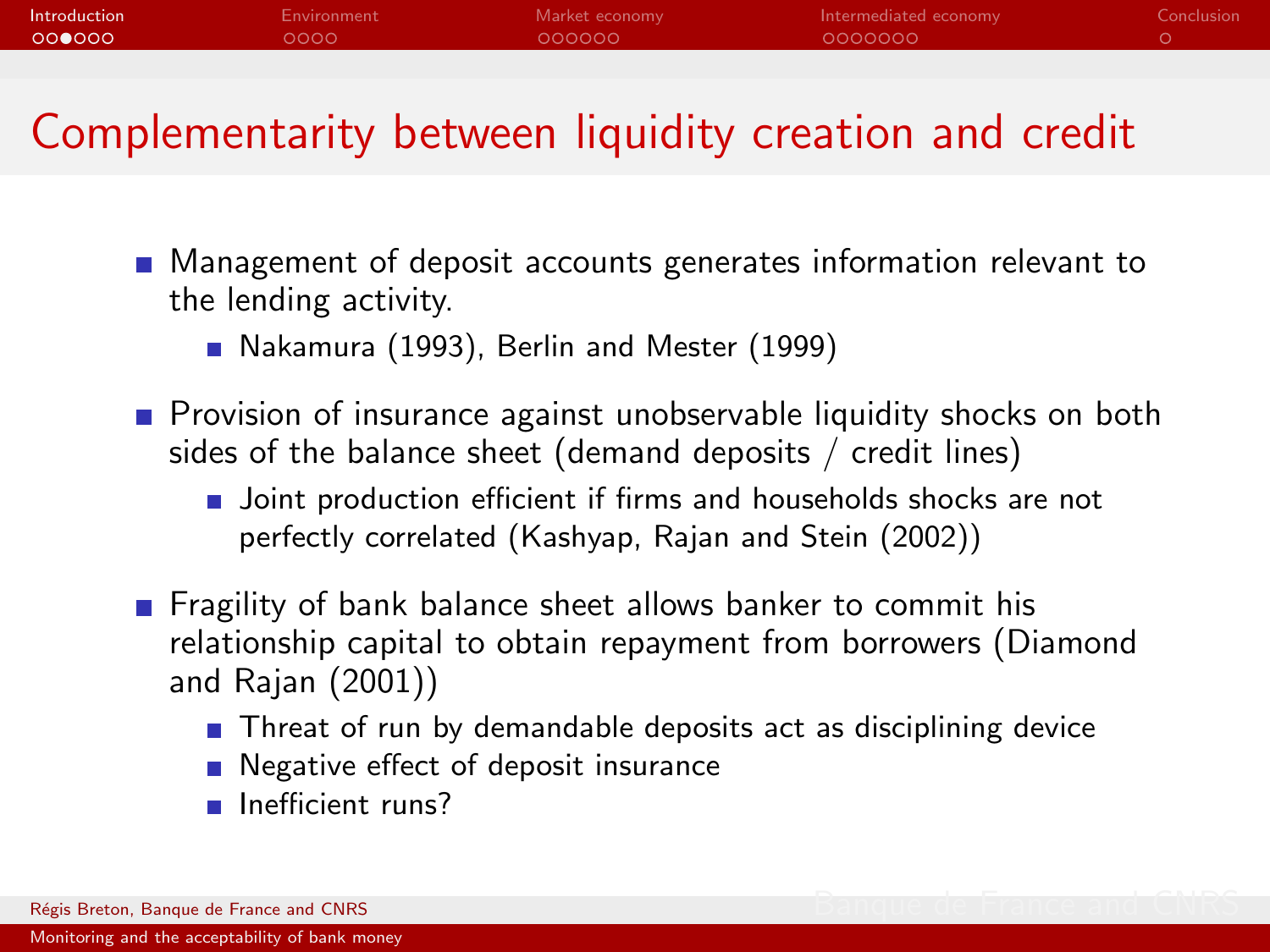| Introduction     | Environment | Market economy | Intermediated economy | Conclusion |
|------------------|-------------|----------------|-----------------------|------------|
| 000000           | 0000        | 000000         | 0000000               |            |
|                  |             |                |                       |            |
|                  |             |                |                       |            |
| This paper $(1)$ |             |                |                       |            |

- **Develop an alternative explanation for the combination of liquidity** creation and credit monitoring
- **Emphasize tradeoff between monitoring and liquidity** 
	- **n** investors value liquidity
	- **productive efficiency requires monitoring of long-term investments**
	- **but monitoring creates information asymmetries that reduce the** ability to sell before maturity
	- $\implies$  monitoring has both a *positive* and a *negative* side
- with direct investment, investors suffer from the dark side of monitoring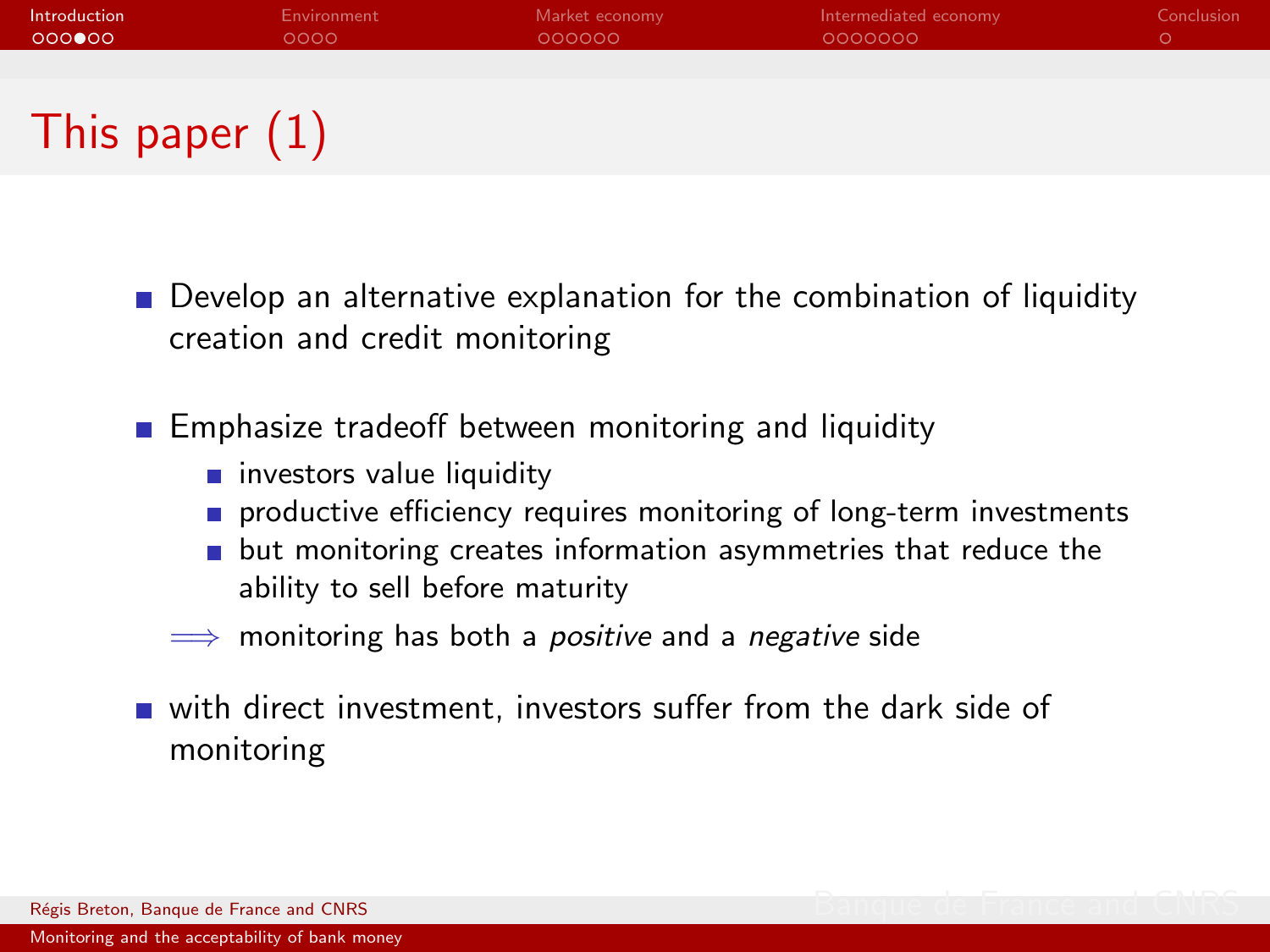| <b>Introduction</b> | Environment | Market economy | Intermediated economy | Conclusion |
|---------------------|-------------|----------------|-----------------------|------------|
| 000000              | 0000        | 000000         | 0000000               |            |
|                     |             |                |                       |            |
|                     |             |                |                       |            |
| This paper $(2)$    |             |                |                       |            |

- **n** intermediation as a solution to the monitoring-liquidity tradeoff
- **fraction of agents specialize as delegated monitors ("intermediaries")**
- other agents deposit their endowment and hold a claim on the intermediary's portfolio ("depositors")
- contract ensures that intermediaries have incentives to monitor  $\implies$  their assets are illiquid because of informational asymmetries
- depositors do not monitor and have no private information
	- $\implies$  hold claims (liabilities of intermediaries) that can be easily used to transact
- **n** concentration of private information in banks insulates final investors from the dark side of monitoring/information
- $\blacksquare$  intermediation only useful if monitoring generates private information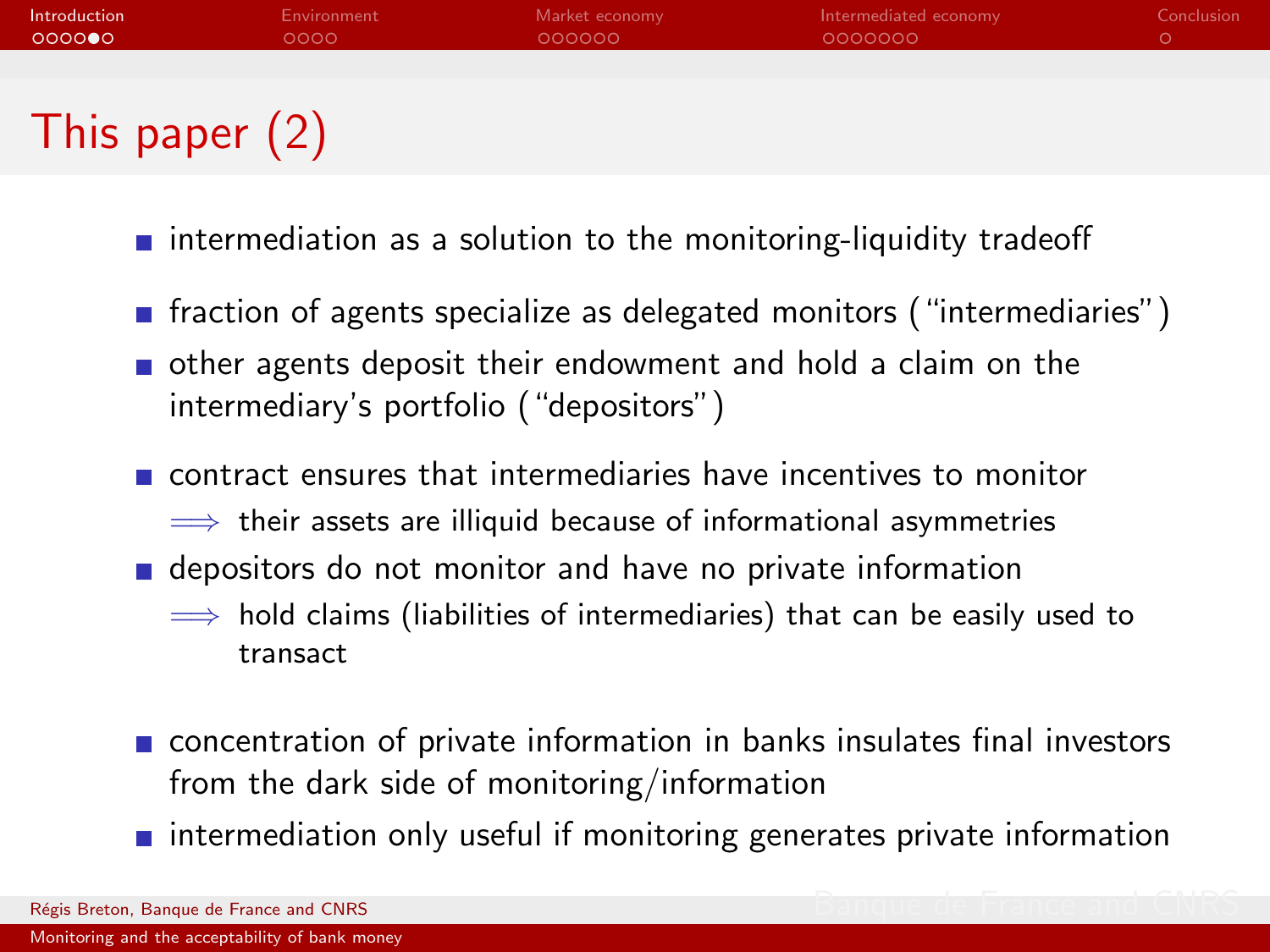| Introduction | Environment | Market economy | Intermediated economy | Conclusion |
|--------------|-------------|----------------|-----------------------|------------|
| - ○○○○○●     | 0000        | 000000         | 0000000               |            |
|              |             |                |                       |            |

### Outline of the talk

#### 1 [Introduction](#page-1-0)

- 2 [Environment](#page-7-0)
- 3 [Market economy](#page-11-0)
- 4 [Intermediated economy](#page-17-0)

#### **5** [Conclusion](#page-24-0)

Régis Breton, Banque de France and CNRS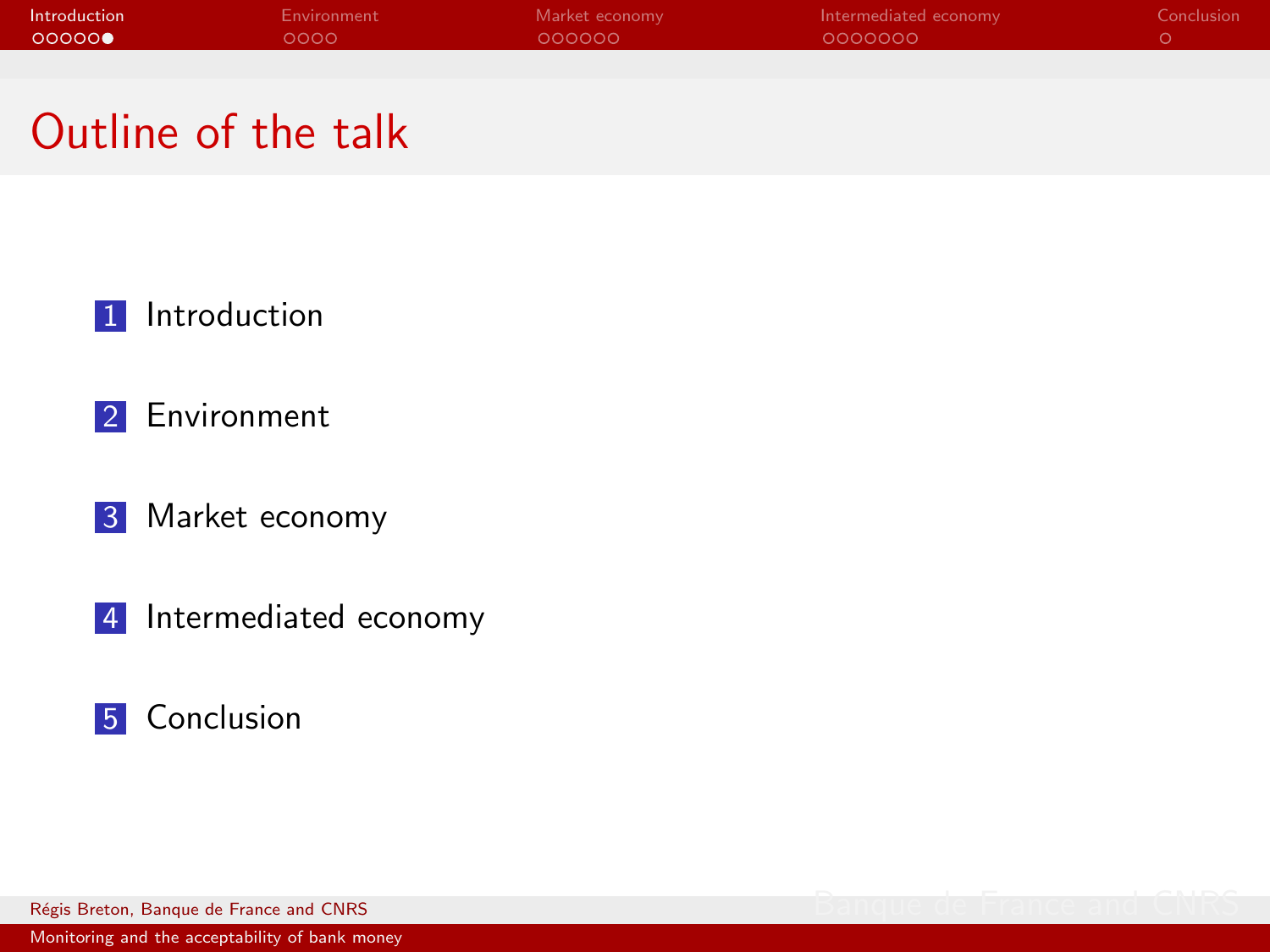| Introduction | Environment   | Market economy | Intermediated economy | Conclusion |
|--------------|---------------|----------------|-----------------------|------------|
| - 000000     | $\bullet$ 000 | 000000         | 0000000               |            |
|              |               |                |                       |            |
|              |               |                |                       |            |

## Agents

- Three date economy  $(t = 0, 1, 2)$
- Group 1 agents.
	- **born** in  $t = 0$ , live for two periods. Endowment  $e_0 = 1$ .
	- preference for liquidity:

<span id="page-7-0"></span>
$$
\mathbb{E}_{t=0}\left[\tilde{\phi}c_1+c_2\right]
$$

with preference shock at  $t = 1$ :

$$
\tilde{\phi} = \left\{ \begin{array}{ccc} 1 & \text{w.p.} & 1 - \lambda, & \text{``patient''}, \\ \rho > 1 & \text{w.p.} & \lambda, & \text{``impactient''}. \end{array} \right.
$$

Let 
$$
\bar{\rho} = \lambda \rho + 1 - \lambda = \mathbb{E} \left[ \tilde{\phi} \right]
$$

Group 2 agents. "buyers": **born** in  $t = 1$ . Large endowment  $e_1 >> y$  at  $t = 1$ . **maximize**  $\mathbb{E}_{t=1}$   $[c_2]$ 

Régis Breton, Banque de France and CNRS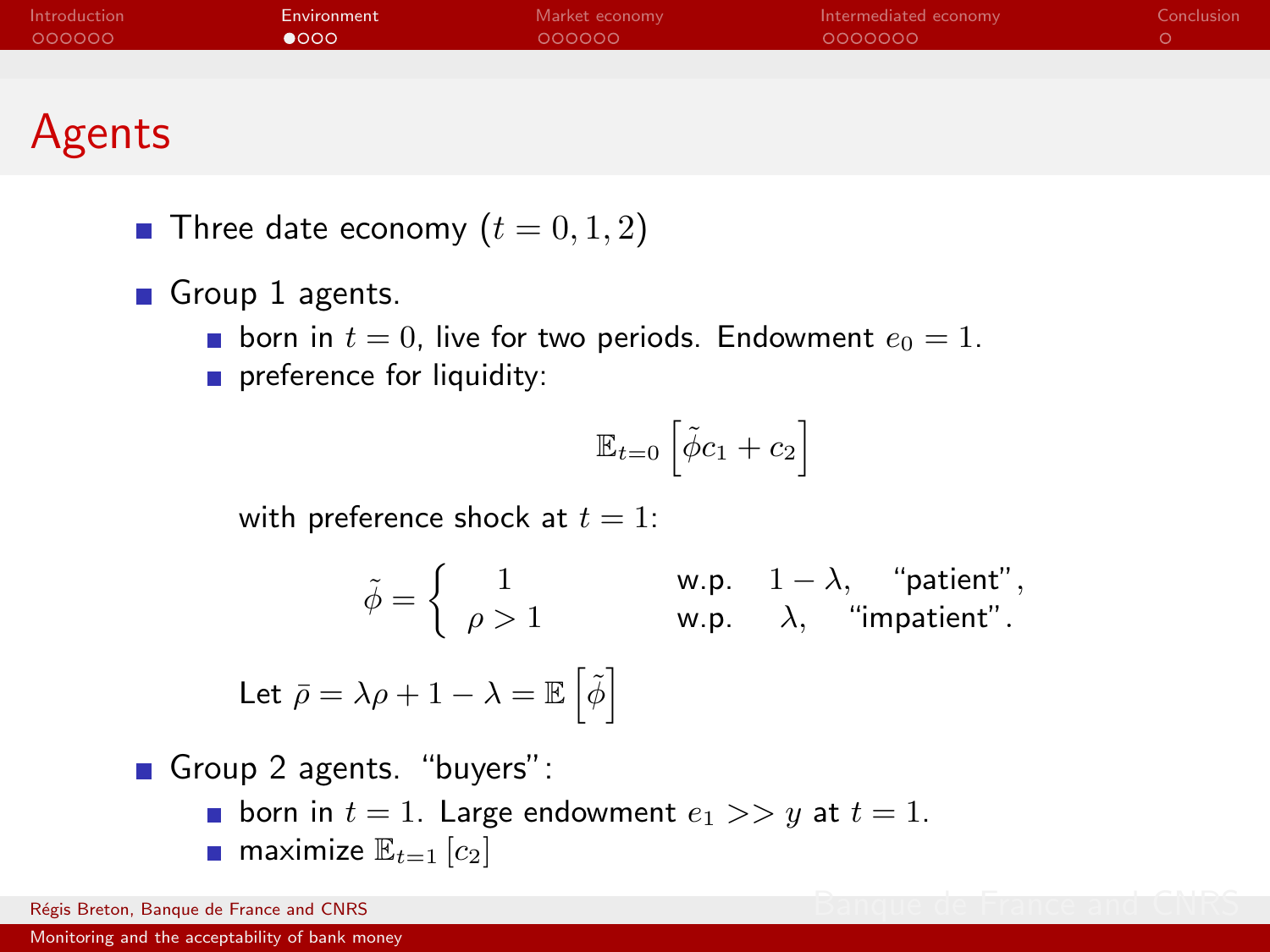| Introduction | Environment | Market economy | Intermediated economy | Conclusion |
|--------------|-------------|----------------|-----------------------|------------|
| 000000       | ററേറ        | LOOOOOO        | 0000000               |            |
|              |             |                |                       |            |

## **Technologies**

#### storage

- short-term  $1 \rightarrow 1$  from t to  $t + 1$ .
- available to everyone.
- ong-term projects
	- available to Group 1 agents
	- **■** fixed investment 1 at  $t = 0 \longrightarrow$  output y at  $t = 2$  if successful.
	- positive NPV if and only if monitored
	- **n** monitoring has two effects:
		- raises probability of success from  $\pi^L$  to  $\pi^H \equiv \pi^L + \Delta \pi$
		- generates *private* information about future payoff. (perfect signal for simplicity)
- (projects as loans: closely following the borrower during the relationship, e.g. to prevent misbehavior provides information useful to predict future profitability).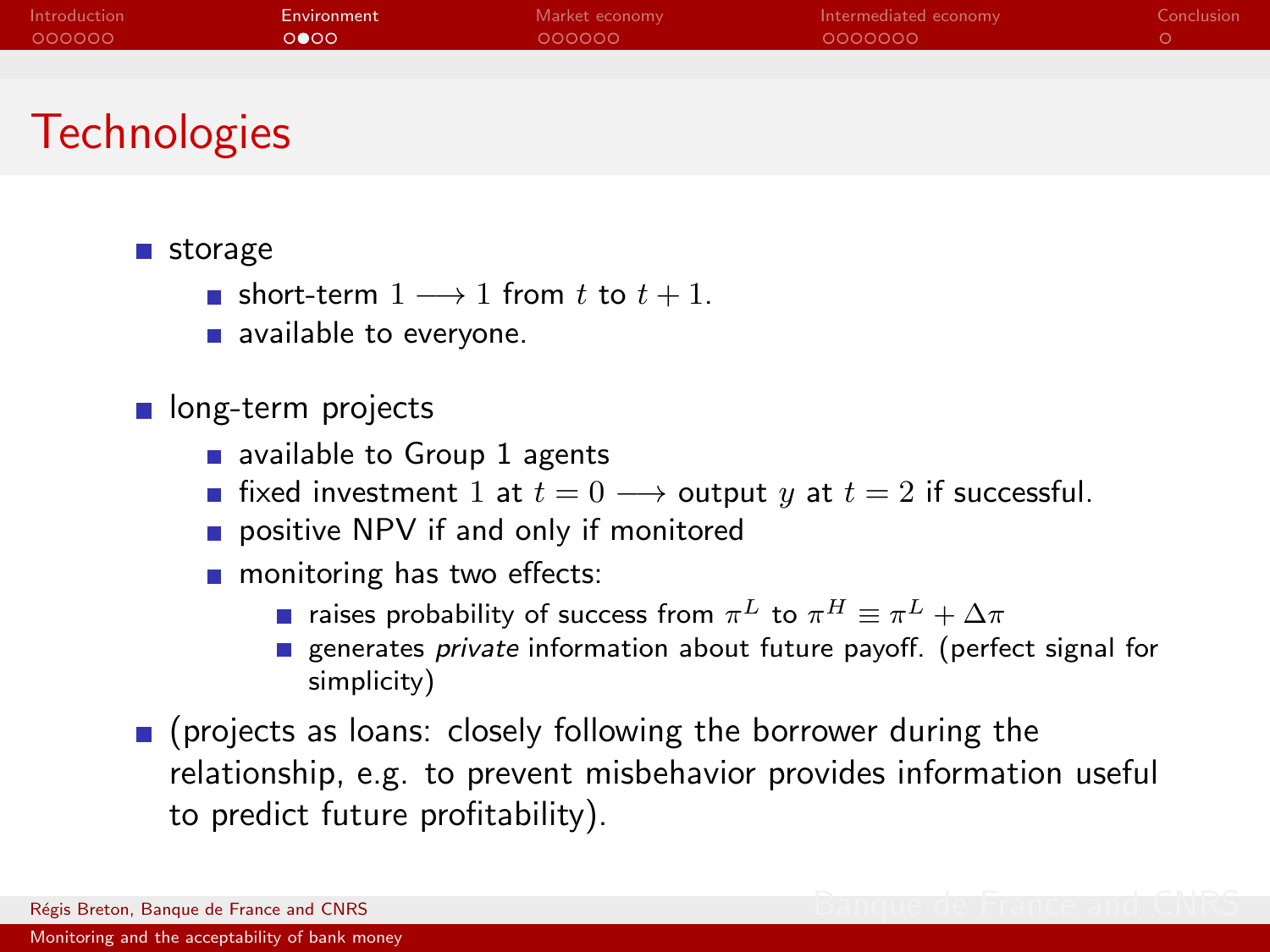| Introduction | Environment. | Market economy | Intermediated economy | Conclusion |
|--------------|--------------|----------------|-----------------------|------------|
| 000000       | റററെ         | LOOOOOO        | 0000000               |            |
|              |              |                |                       |            |

## Monitoring - liquidity tradeoff

- $\blacksquare$  Date 1: opportunities for (Pareto improving) trades between impatient group 1 and group 2 agents
- Welfare of group 1 agents under First Best
	- preference shocks observable
	- **n** monitoring effort contractible, signal observable.

$$
\boldsymbol{V}^{FB}=\bar{\rho}\boldsymbol{\pi}^{H}\boldsymbol{y}-\boldsymbol{c}
$$

**Assumptions** 

- preference shocks are private information
- **n** monitoring effort unobservable (moral hazard)
- $\blacksquare$  information generated through monitoring is private
- Creates a tradeoff between monitoring and liquidity
	- **Monitoring improves productive efficiency**
	- Dark side of monitoring: private information hampers liquidity

Régis Breton, Banque de France and CNRS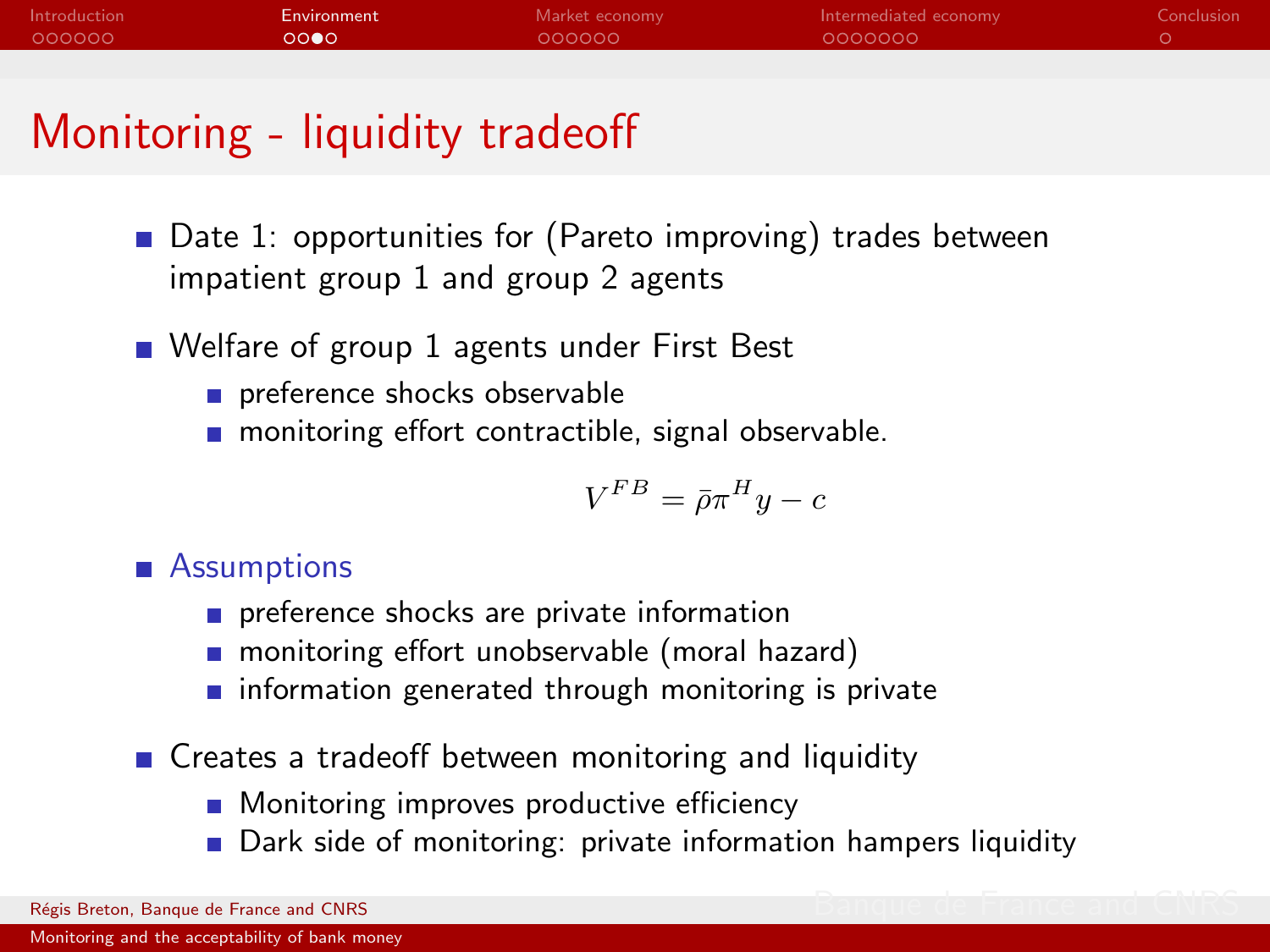| Introduction | Environment | Market economy | Intermediated economy | Conclusion |
|--------------|-------------|----------------|-----------------------|------------|
| - 000000     | 000         | loooooo        | - ററററററ              |            |
|              |             |                |                       |            |

#### Analyze two situations

- "market arrangement"
	- Market at date 1 where agents can sell claims to future output to buyers
	- Usual way to introduce a market in Diamond-Dybvig setup (Jacklin (1987))
- "intermediated arrangement"
	- Some agents specialize in monitoring of projects (delegated monitors)
	- Collects endowments of other agents (depositors) in exchange for claims on intermediary's portfolio
	- Depositors can use this claim to transact/trade with Group 2 agents.
- Question: When can projects be undertaken and monitored under both arrangements? Amount of liquidity created out of projects?

Régis Breton, Banque de France and CNRS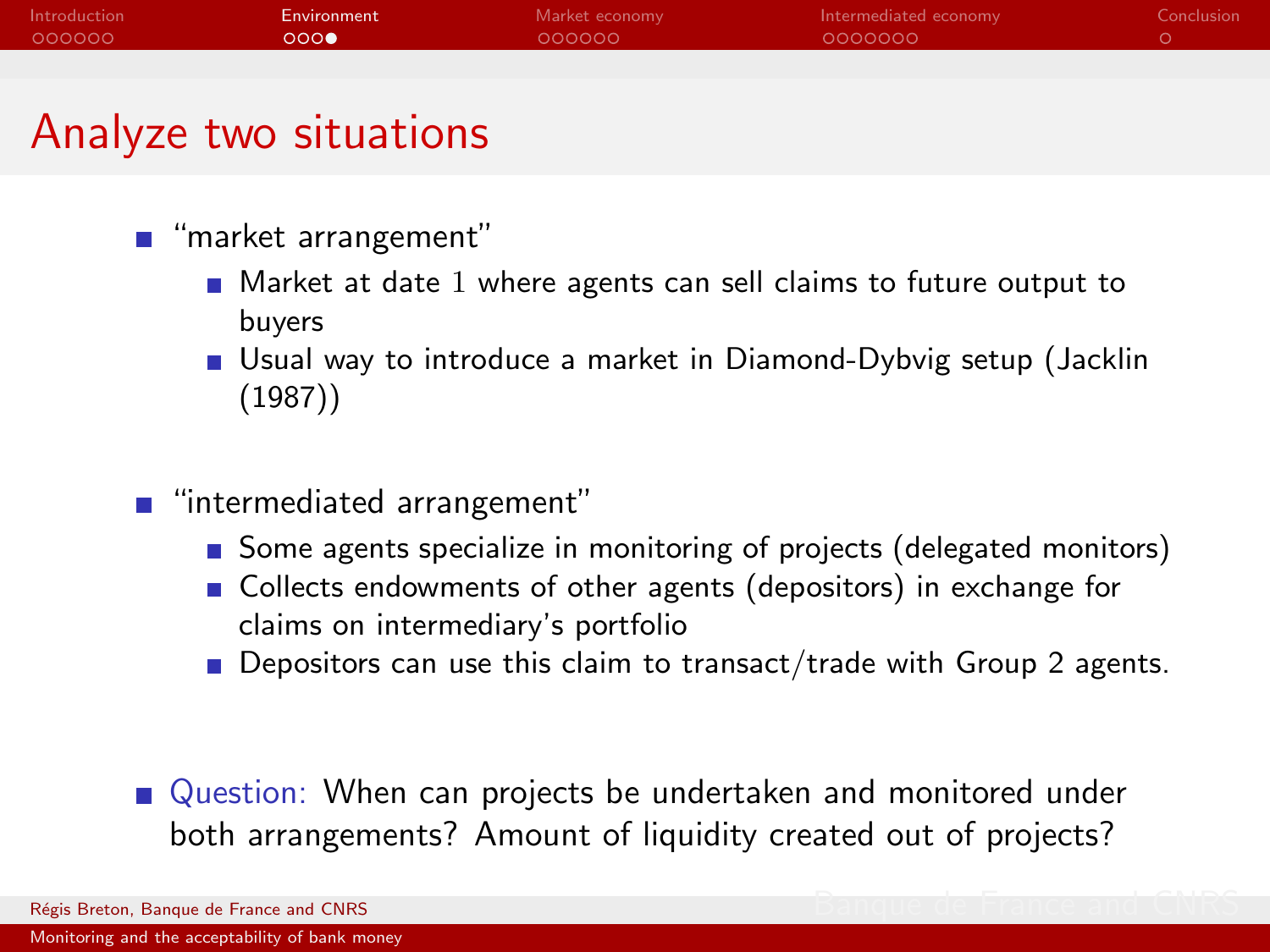| Introduction | <b>Environment</b> | Market economy | Intermediated economy | Conclusion |
|--------------|--------------------|----------------|-----------------------|------------|
| 000000       | 0000               | 000000         | 0000000               |            |
|              |                    |                |                       |            |

#### A market-based solution

- A group 1 agent invest his endowment in a long-term project
- **Market opens at date 1 where claims on projects' output can be** traded
- Projects must be monitored in equilibrium
- <span id="page-11-0"></span>■ Characterize conditions for investment in projects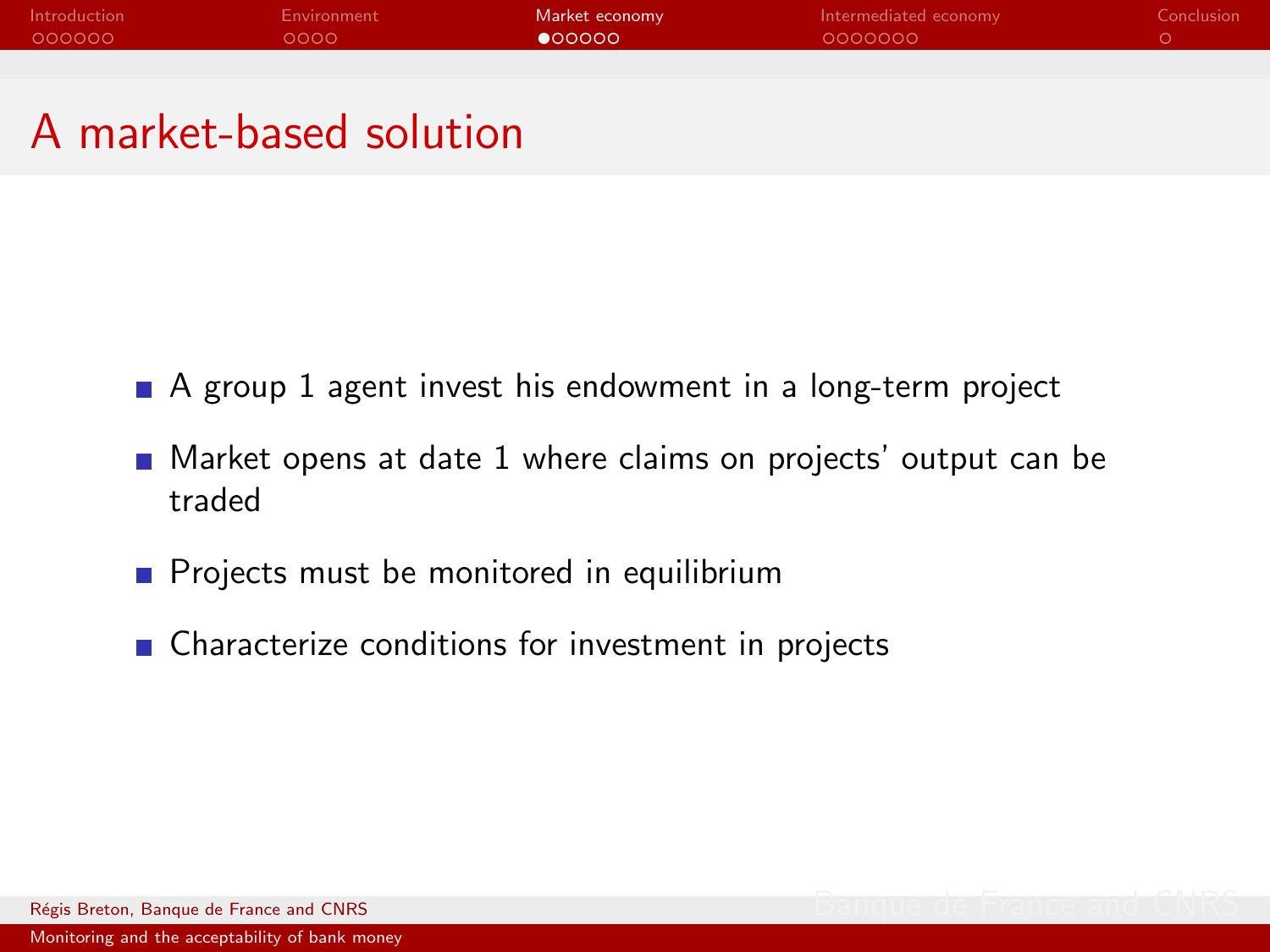| Introduction | <b>Environment</b> | Market economy | Intermediated economy | Conclusion |
|--------------|--------------------|----------------|-----------------------|------------|
| 000000       | റററെ               | 000000         | 0000000               |            |
|              |                    |                |                       |            |

## Analysis of the market for claims (1)

- When market opens, agents have private information on the probability of success  $p$  of their project
- Allow agents to retain a fraction  $1 q$  of his claim to signal their type
- Buyers (group 2 agents) rationally anticipate the value of projects in the market

$$
l\left(q\right) = \mathrm{E}_{t=1}\left[p|q\right]y.\tag{1}
$$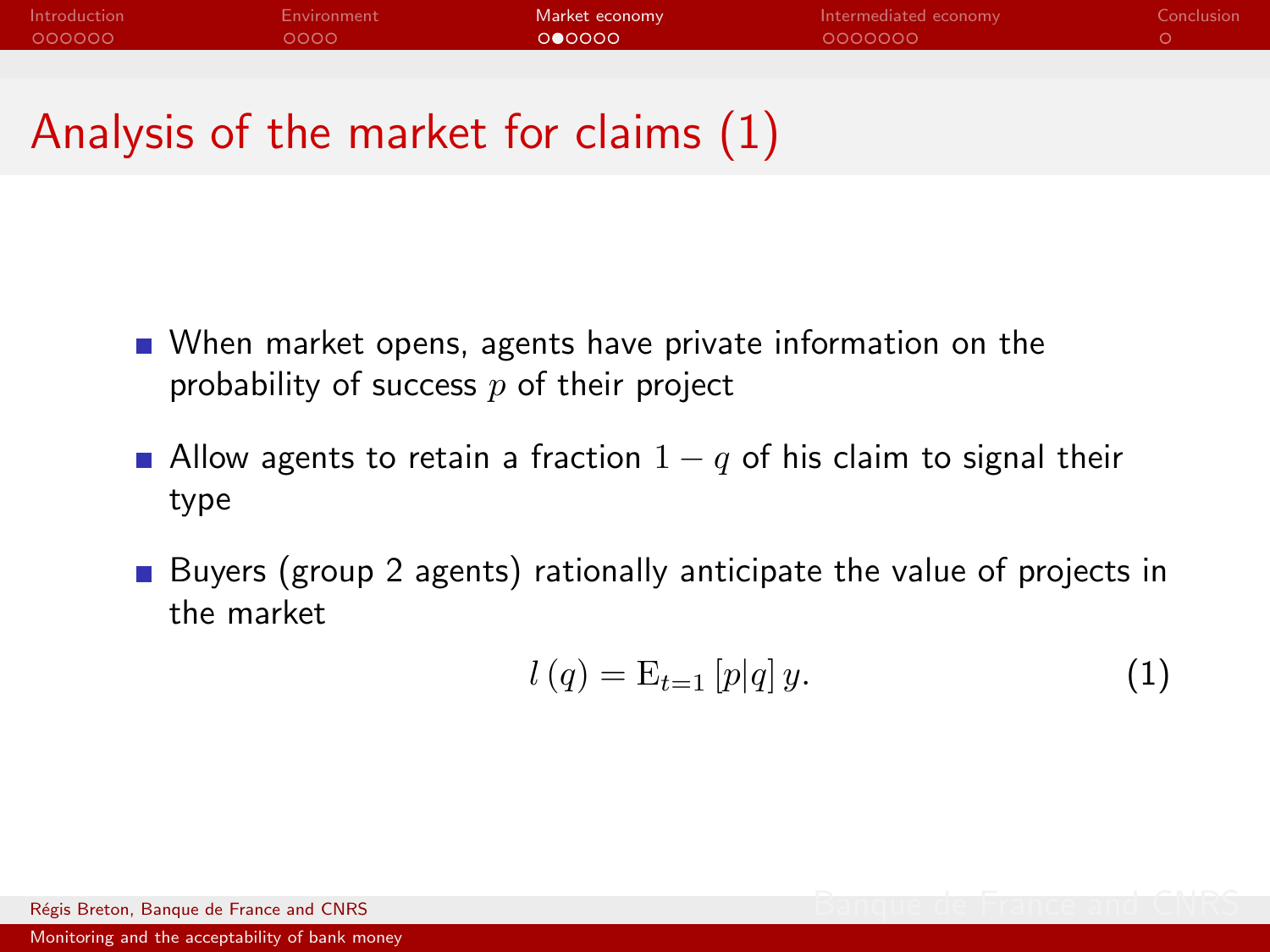| Introduction | Environment | Market economy | Intermediated economy | Conclusion |
|--------------|-------------|----------------|-----------------------|------------|
| 000000       | 0000        | 000000         | 0000000               |            |
|              |             |                |                       |            |

Analysis of the market for claims (2)

Selling behavior depends on preference shock  $(\phi)$  and private information  $(p = 0/1)$ 

 $\max \{\phi q l + (1-q) p y, p y\}$ 



Régis Breton, Banque de France and CNRS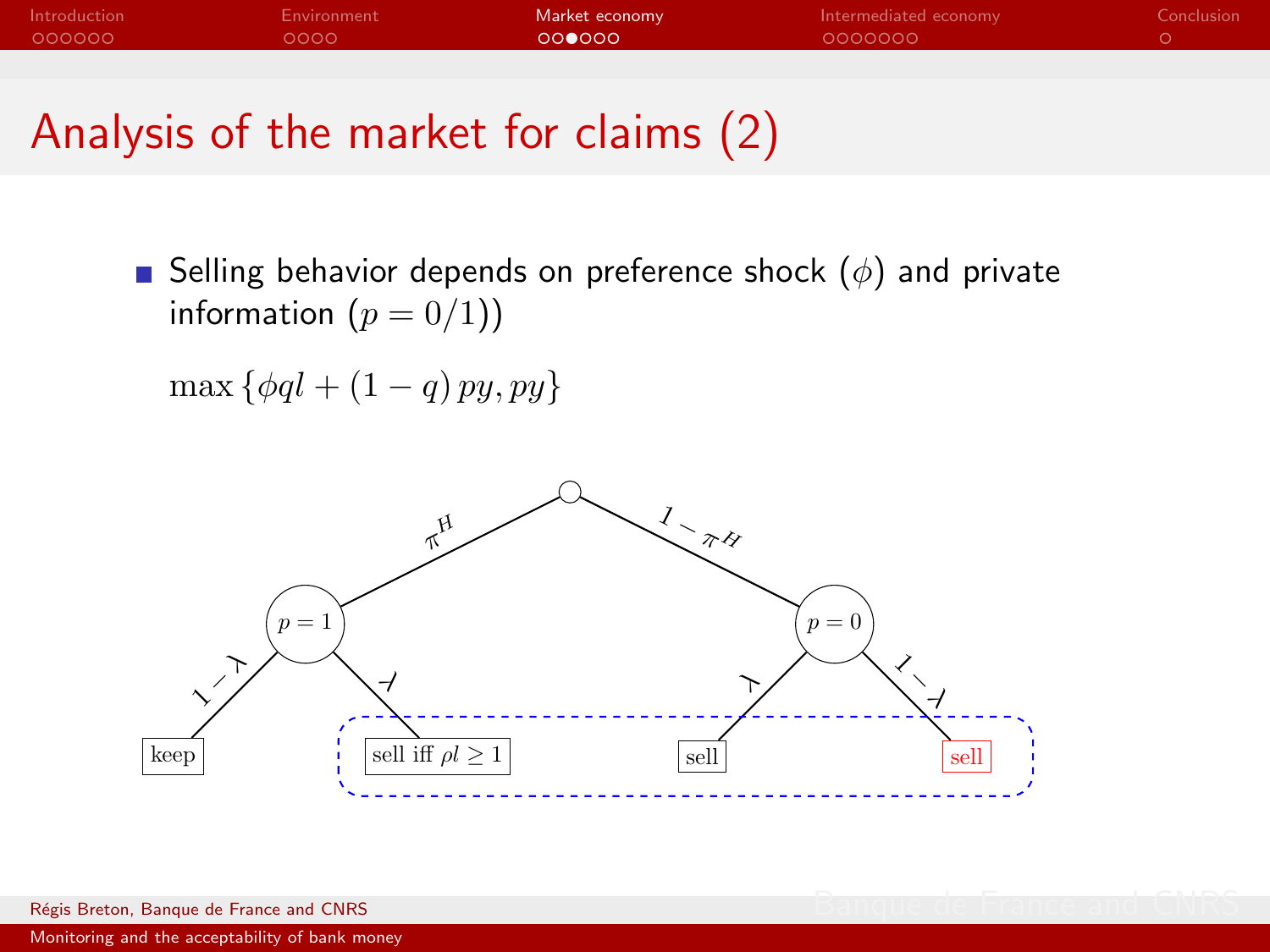| Introduction | Environment | Market economy | Intermediated economy | Conclusion |
|--------------|-------------|----------------|-----------------------|------------|
| - 000000     | 0000        | ററ <b>ൈ</b> റ  | 0000000               |            |
|              |             |                |                       |            |

## Analysis of the market for claims (3)

Proposition Let

$$
l^{1} \equiv \frac{\lambda}{\lambda + (1 - \pi^{H})(1 - \lambda)} \cdot \pi^{H}
$$

- **1** If  $\rho l^1 < 1$ , there is no equilibrium where high quality claims are traded.
- 2 If  $\rho l^1 \geq 1$ , the set of equilibria in which valuable claims are traded is given by "full pooling" equilibria where all types but patient investors with a high quality claim sell the same fraction  $q$  at the (unit) price  $l^1.y$ , for any  $q \in [0,1]$ .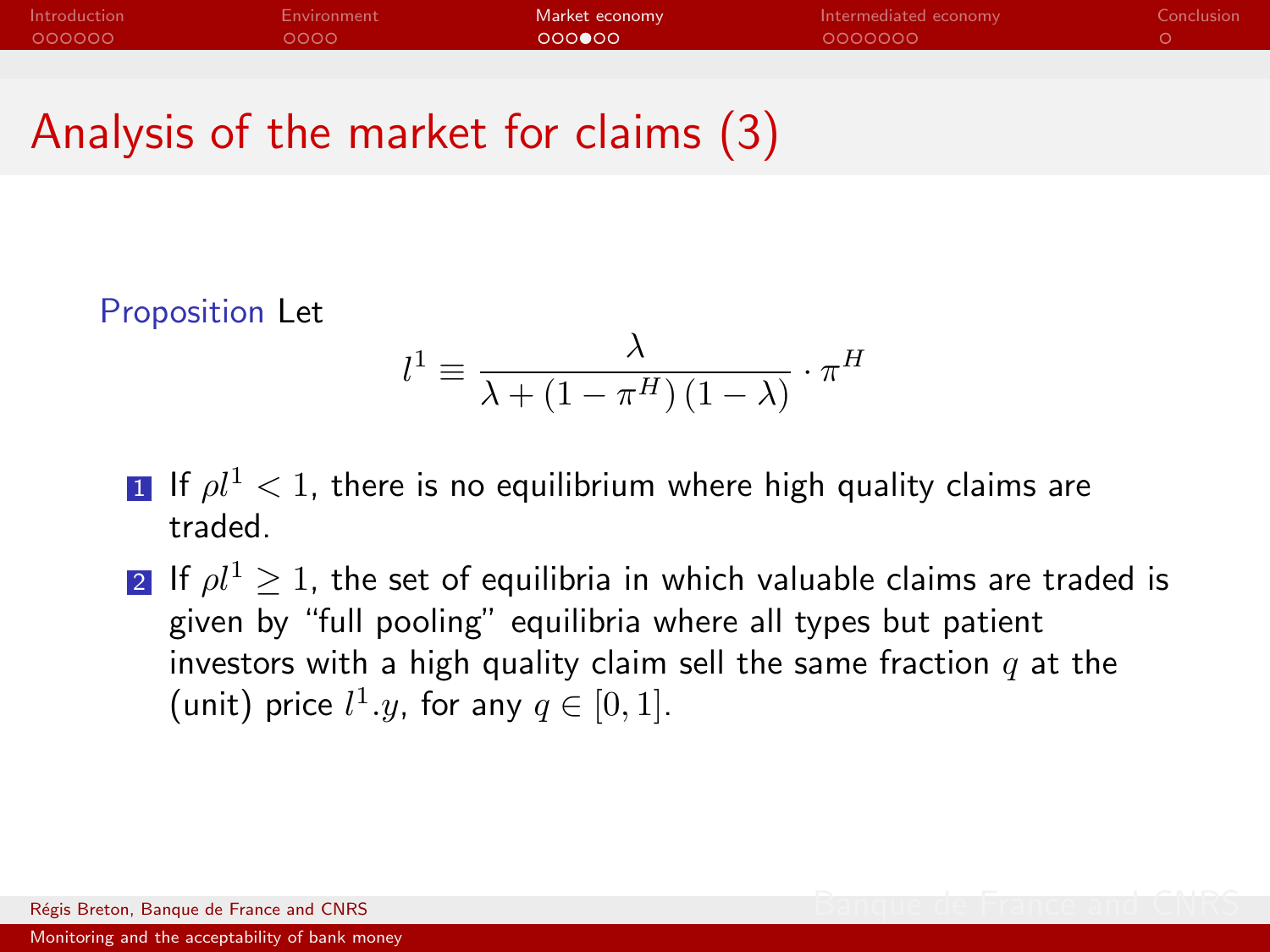| Introduction | Environment | Market economy | Intermediated economy | Conclusion |
|--------------|-------------|----------------|-----------------------|------------|
| - 000000     | LOOOO T     | റററ∩∩െ         | 0000000               |            |
|              |             |                |                       |            |

### Analysis of the market for claims (4)

- For case 1 ( $\rho l^1 < 1$ ), the market collapses for private information reasons (Akerlof's (1970) lemon problem) as patient agents use the market to strategically sell claims on worthless projects.
- For case 2, the market is (can be) active, but the price incorporates a "lemon premium"

$$
l^{1} \equiv \frac{\lambda}{\lambda + (1 - \pi^{H})(1 - \lambda)} \cdot \pi^{H} < \pi^{H}
$$

For this presentation, focus on case 1. The analysis can be extended to case 2.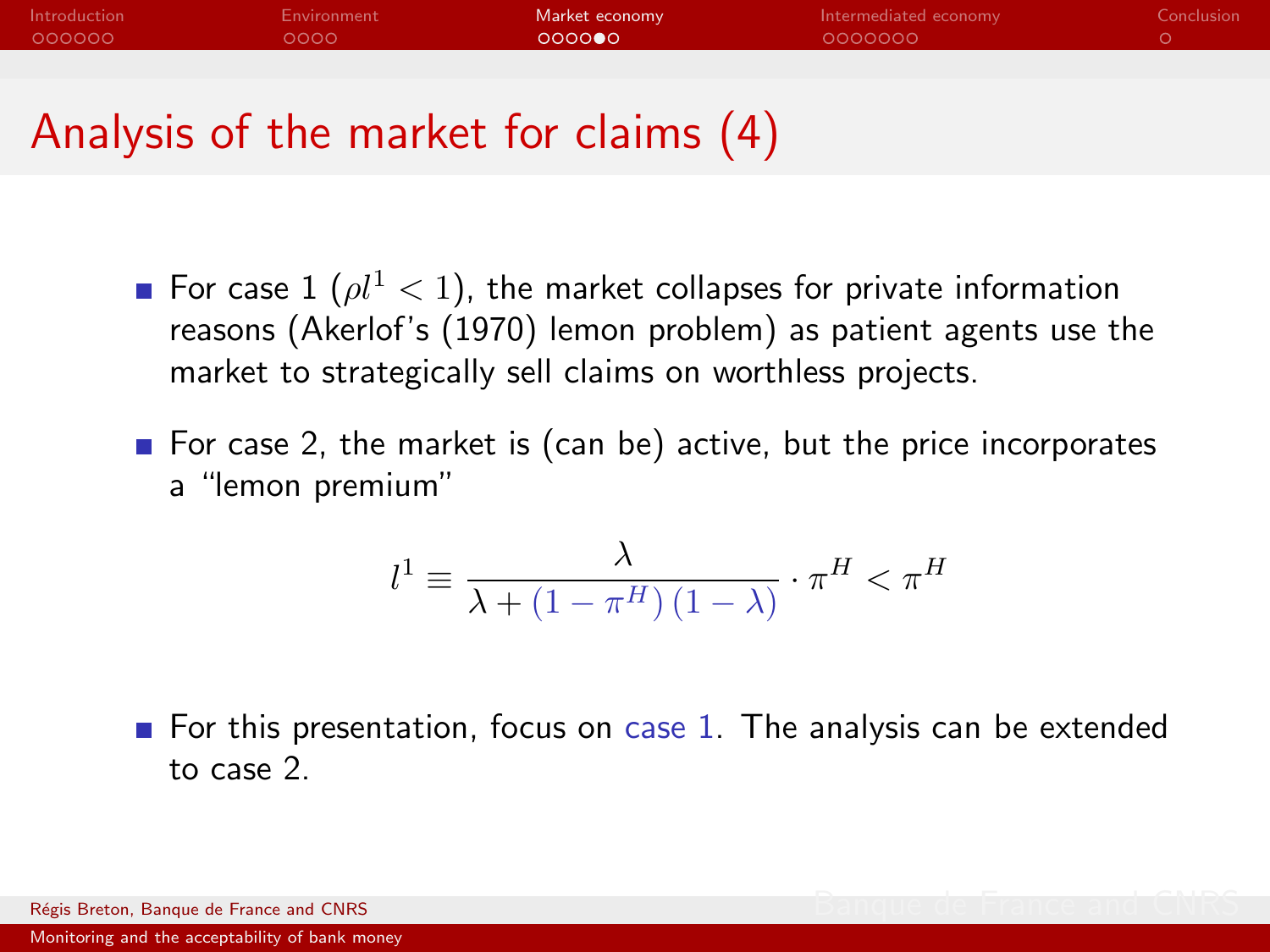| Introduction | Environment | Market economy | Intermediated economy | Conclusion |
|--------------|-------------|----------------|-----------------------|------------|
| 000000       | LOOOO "     | ററററെ          | - OOOOOOO             |            |
|              |             |                |                       |            |

Investment under the market economy.  $(\rho l^1 < 1)$ 

- **Market for claims is inactive.**
- If (group 1) agents invest in a project, they choose to monitor and get

$$
\pi^H y - c \qquad (> \pi^L y)
$$

**If invest in storage, they get**  $\lambda \rho + 1 - \lambda \equiv \overline{\rho}$ 

Proposition Investment in projects takes place iff  $\pi^H y - c \geq \bar{\rho}$ 

- **Equilibrium features** *either* liquidity or monitoring. Claims on projects are illiquid because of information generated by monitoring.
- $\blacksquare$  (In case 2, the market can create some liquidity out of projects)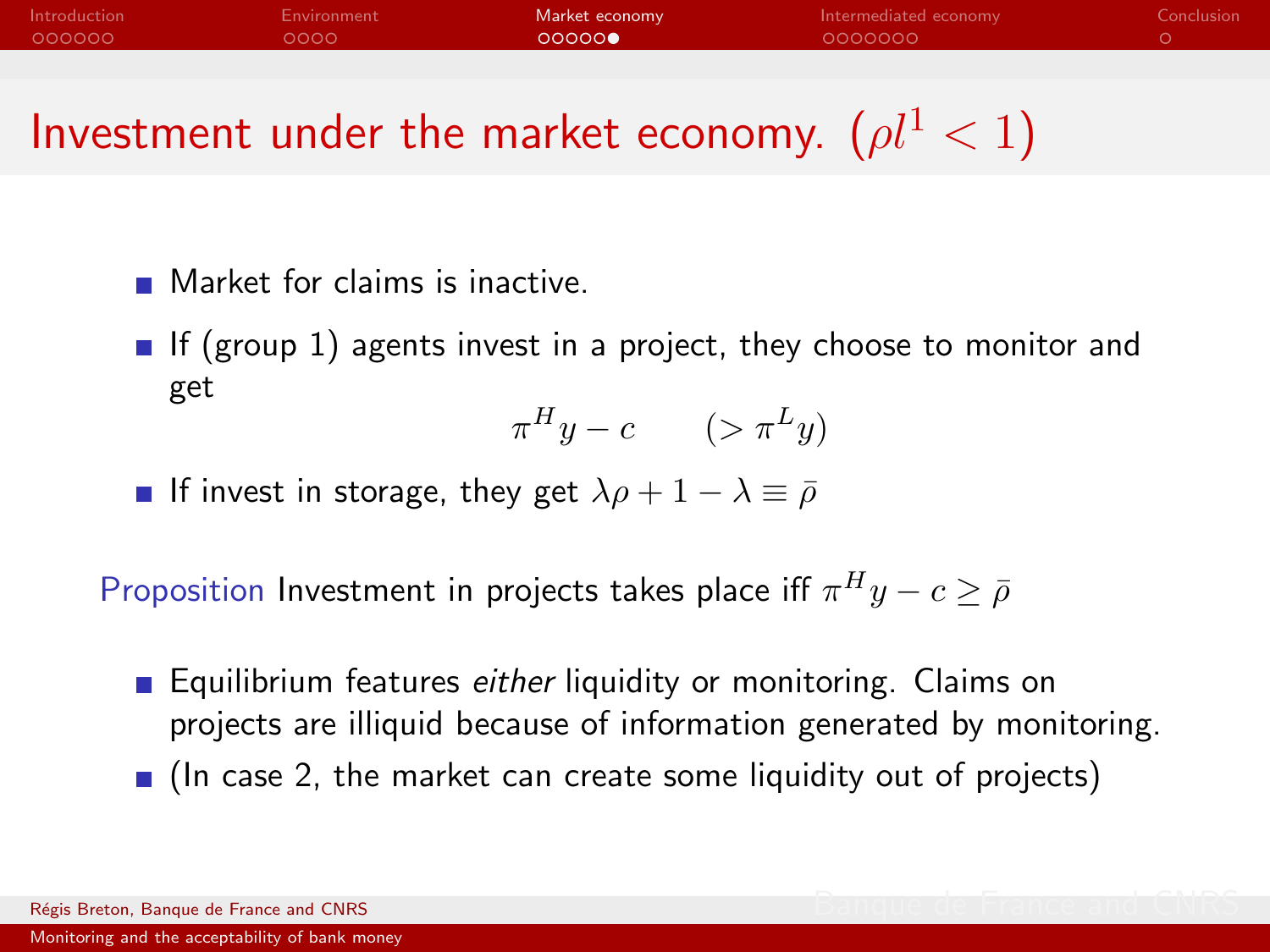| Introduction | Environment | Market economy | Intermediated economy | Conclusion |
|--------------|-------------|----------------|-----------------------|------------|
| - 000000     | റററെ        | 000000         | 0000000               |            |
|              |             |                |                       |            |

### An intermediated economy

- Intermediation as a solution to the monitoring-liquidity tradeoff
- $\blacksquare$  One group 1 agent ("intermediary") collects endowments of N others agents ("depositors") and monitors the  $N+1$  projects
- Assumption Perfect correlation between project monitored by the intermediary
	- **n** (monitoring  $N + 1$  project has a cost  $(N + 1)c$ )
	- $\implies$  informational problem faced by the intermediary is the same as in the market economy.
- **Depositors have a claim on**  $R^D$  **date 2 good in case of success.** Do not monitor.
- Intermediary has a claim on  $R^I$  (per project)
- <span id="page-17-0"></span>Show that this arrangement supports a better allocation.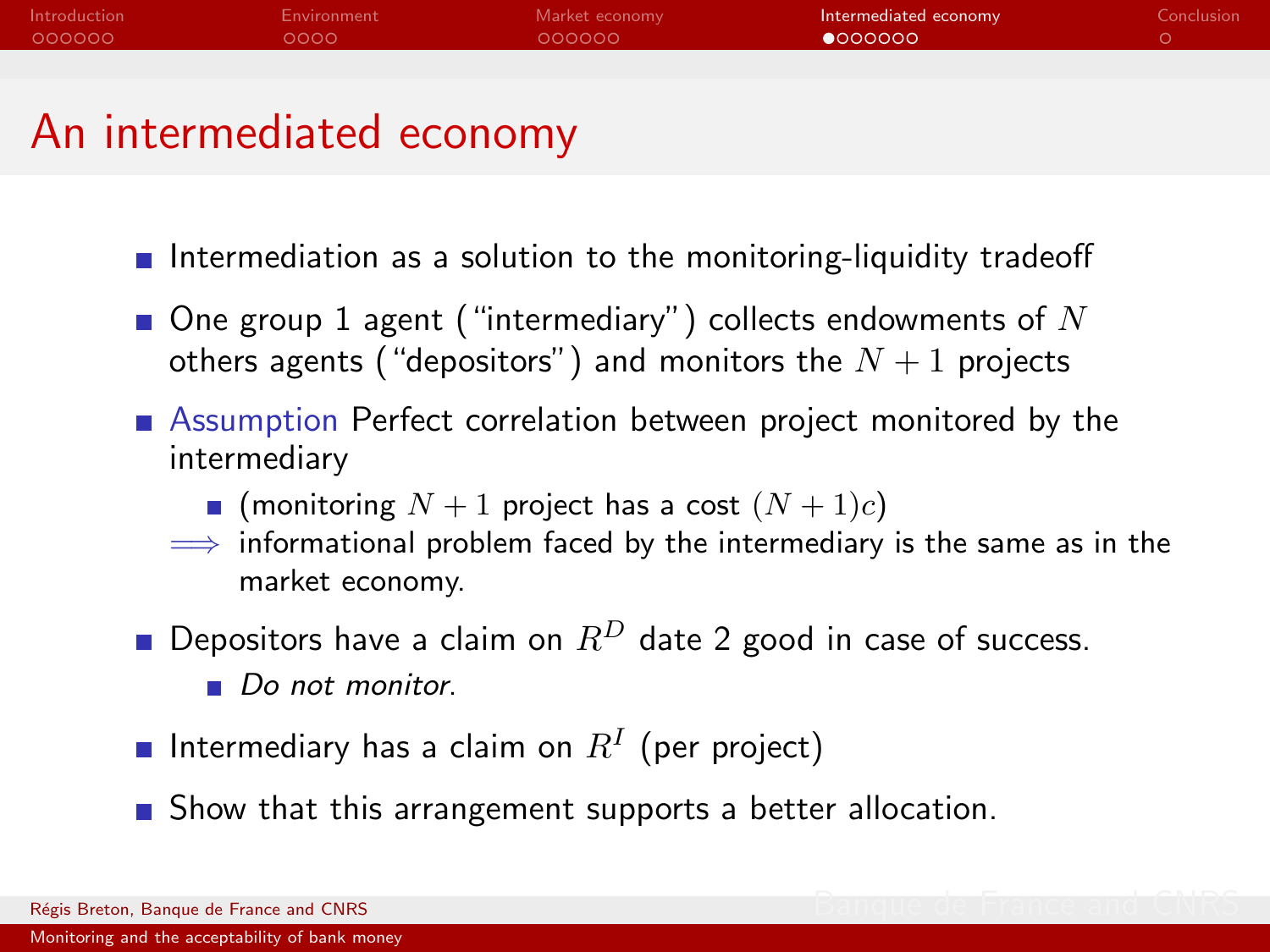| Introduction | Environment | Market economy | Intermediated economy | Conclusion |
|--------------|-------------|----------------|-----------------------|------------|
| 000000       | 0000        | 000000         | 0000000               |            |
|              |             |                |                       |            |

## Analysis of intermediation.  $(\rho l^1 < 1)$

The agent monitoring holds an illiquid claim on the  $(N+1)$  projects. Utility of the intermediary

$$
V^{I} = (N+1)\left(\pi^{H}R^{I} - c\right)
$$

**Incentives to monitor the projects** 

$$
\Delta \pi.R^I \geq c
$$

**Depositors do not monitor and hold liquid claims** 

$$
V^U = \bar{\rho} \pi^H R^D
$$

■ Feasibility constraint

$$
(N+1) R^{I} + NR^{U} = (N+1) y
$$

Régis Breton, Banque de France and CNRS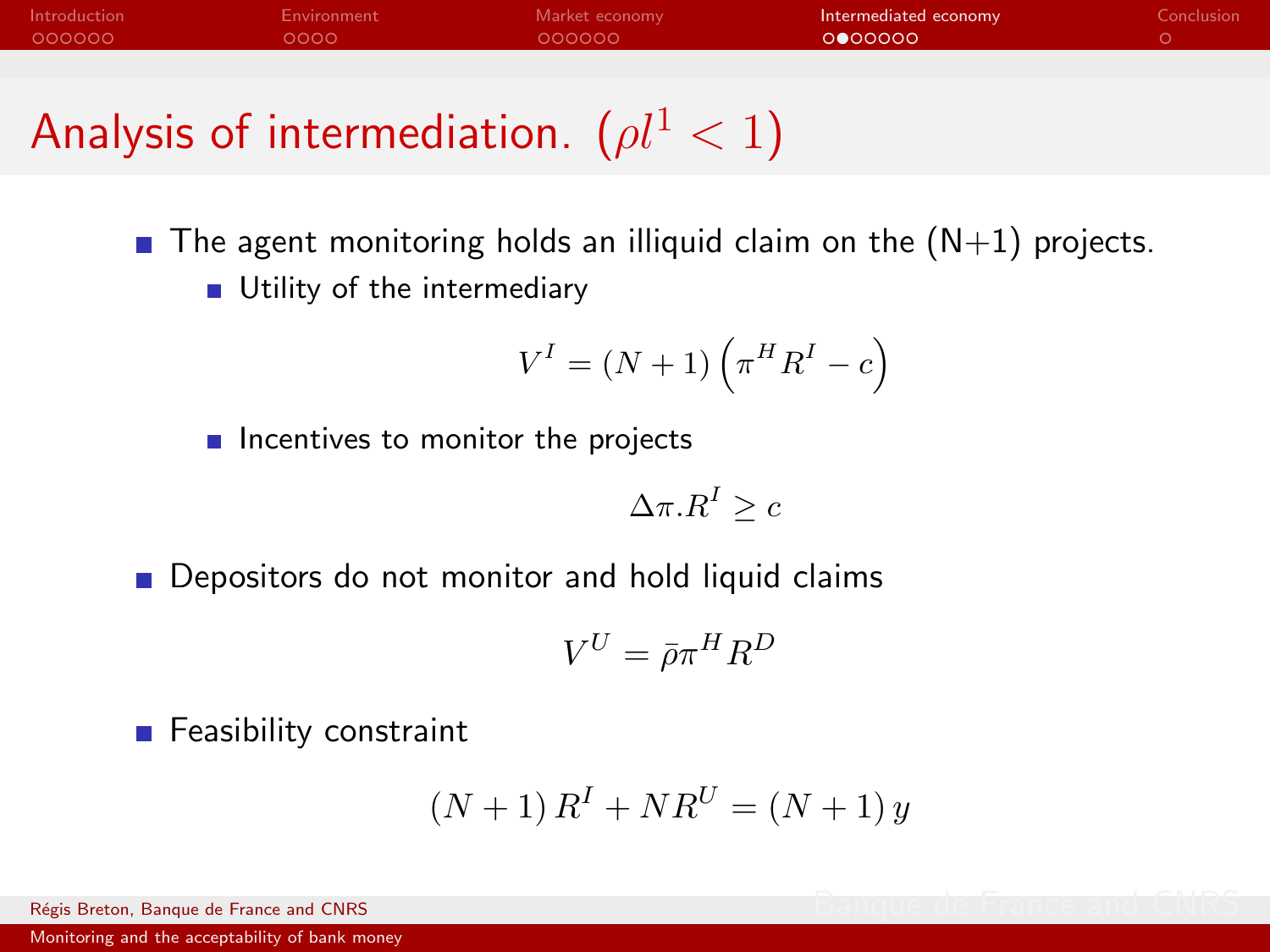| Introduction | <b>Environment</b> | Market economy | Intermediated economy | Conclusion |
|--------------|--------------------|----------------|-----------------------|------------|
| - 000000     | റററെ               | 000000         | 0000000               |            |
|              |                    |                |                       |            |

## Analysis of intermediation.  $(\rho l^1 < 1)$

Agents must be better off than under the market outside option

$$
V^{I}, V^{D} \ge V^{ME} \equiv \{\max \pi^{H}y - c, \bar{\rho}\}\
$$

**Agents should not be able to form a better intermediary (see below)** 

Gharacterize the maximum per capita surplus of (group 1) agents

$$
\max_{N,R^I,R^D} V^{FI} \equiv \frac{V^I + NV^U}{N+1}
$$

Group 1 agents will form intermediaries only if  $V^{FI} \geq V^{ME}$ 

Régis Breton, Banque de France and CNRS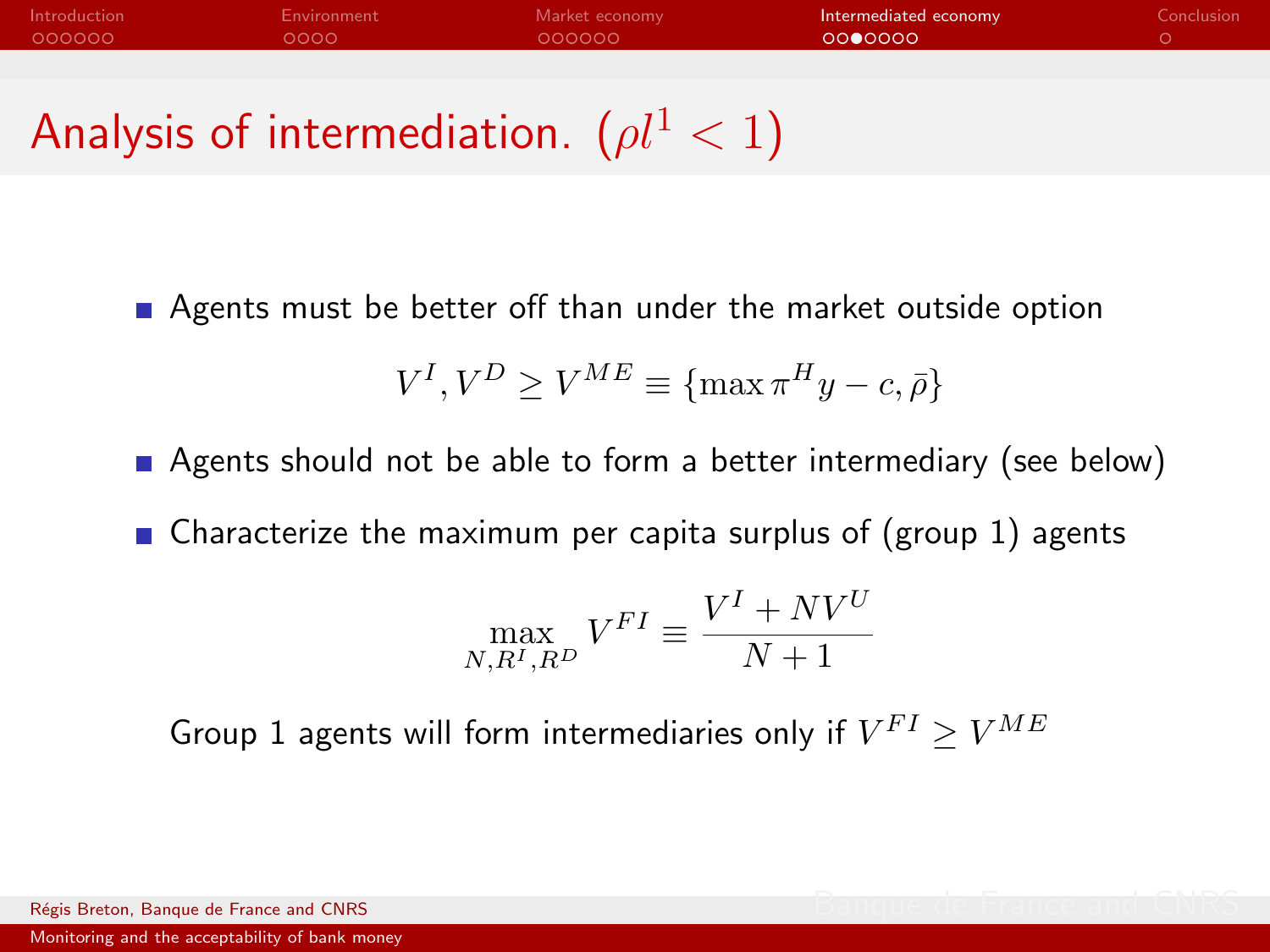| Introduction | <b>Environment</b> | Market economy | Intermediated economy | Conclusion |
|--------------|--------------------|----------------|-----------------------|------------|
| 000000       | 0000               | 000000         | :000●000'             |            |
|              |                    |                |                       |            |

Analysis of intermediation.  $(\rho l^1 < 1)$ 

$$
\frac{V^I + NV^U}{N+1} = \frac{1}{N+1} ((N+1) (\pi^H R^I - c) + N \bar{\rho} \pi^H R^D)
$$
  
=  $\bar{\rho} \pi^H y - c - (\bar{\rho} - 1) (\pi^H - ql) R^I$ 

**Maximum per capita surplus solves** 

$$
\max \bar{\rho}\pi^H y - c - (\bar{\rho} - 1)\pi^H R^I \qquad s.t. \quad R^I \ge \frac{c}{\Delta \pi} \tag{2}
$$

Maximum attained for  $R^I=\frac{c}{\Delta\pi}$  and given by

$$
V^{FI} = \bar{\rho}\pi^H y - c - (\bar{\rho} - 1)\pi^H \frac{c}{\Delta \pi}
$$

Régis Breton, Banque de France and CNRS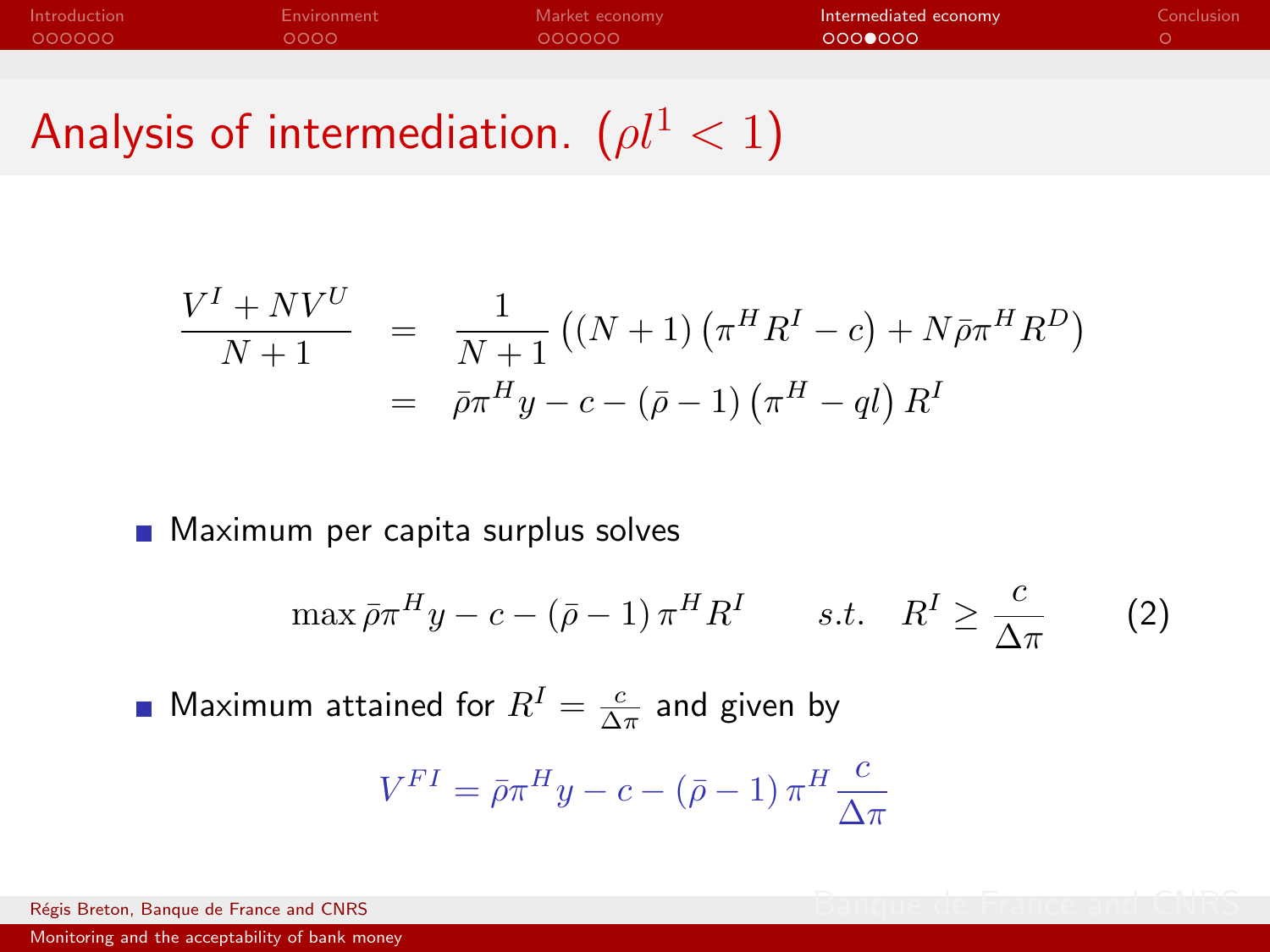| Introduction | Environment | Market economy | Intermediated economy | Conclusion |
|--------------|-------------|----------------|-----------------------|------------|
| 000000       | 0000        | 000000         | 0000000               |            |

#### Equilibrium size of intermediaries

Size of the intermediary  $(N)$ ?

Utility of a depositor is given by

$$
V^D = \bar{\rho}\pi^H \frac{N+1}{N} \left( y - \frac{c}{\Delta \pi} \right)
$$

**Utility of the intermediary** 

$$
V^{I} = (N+1)\left(\pi^{H}\frac{c}{\Delta \pi} - c\right) = (N+1)\frac{\pi^{L}}{\Delta \pi}c
$$

unique  $N^*$  such that if  $N < N^* , \ V^I < V_{FI} < V^D$ , and  $V^I > V_{FI} > V^D$  for  $N > N^*$ .

Régis Breton, Banque de France and CNRS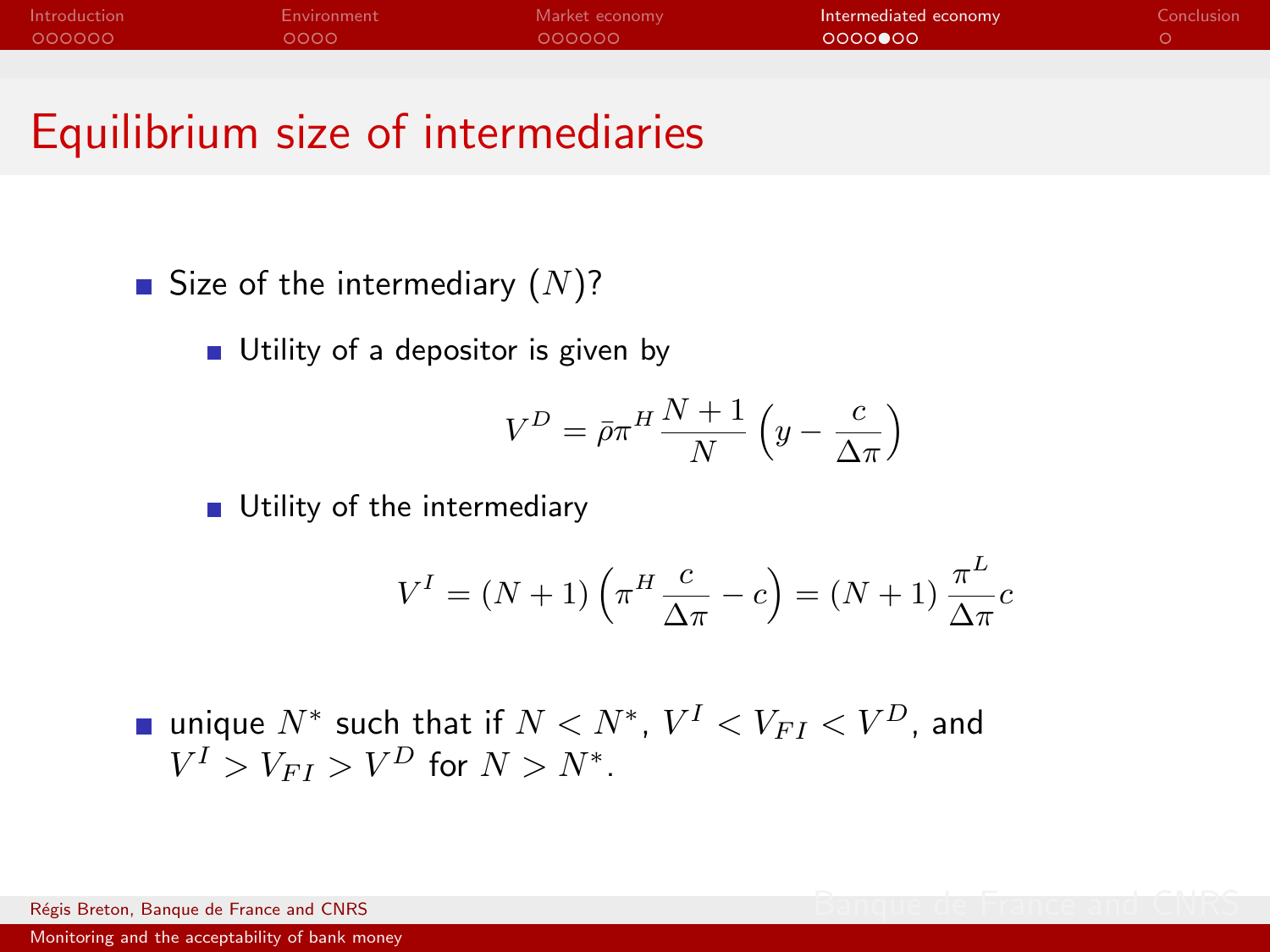| Introduction | Environment | Market economy | Intermediated economy | Conclusion |
|--------------|-------------|----------------|-----------------------|------------|
| - 000000     | 0000        | 000000         | ഹറററ⊜റ*               |            |
|              |             |                |                       |            |

### Equilibrium size of intermediaries



Régis Breton, Banque de France and CNRS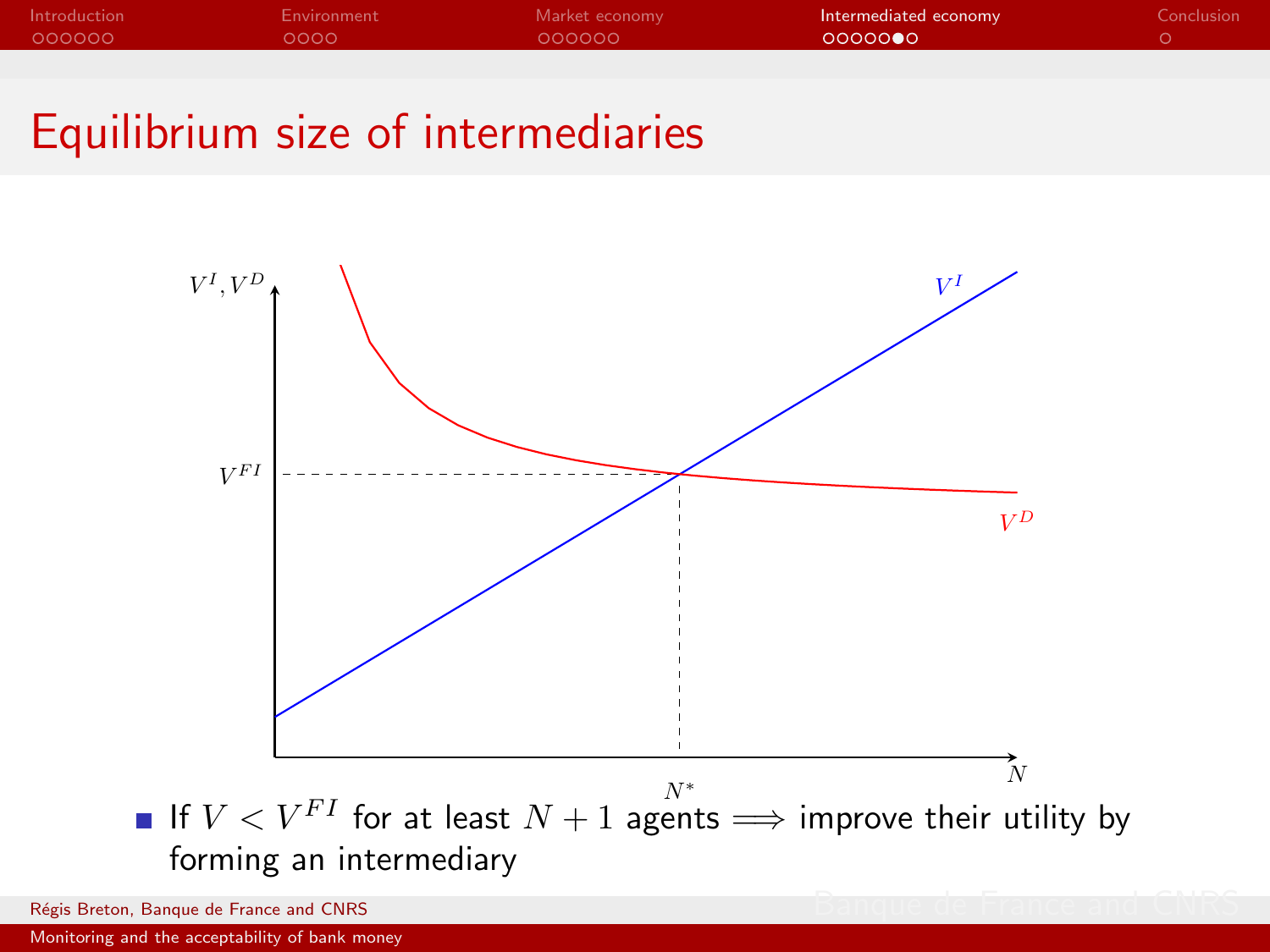| Introduction | <b>Environment</b> | Market economy | Intermediated economy | Conclusion |
|--------------|--------------------|----------------|-----------------------|------------|
| 000000       | റററെ               | loooooo        | 000000                |            |
|              |                    |                |                       |            |

Liquidity creation by the intermediary.  $(\rho l^1 < 1)$ 

**Equilibrium surplus of a group 1 agent** 

$$
V^{FI} = \pi^H y - c + (\bar{\rho} - 1) \left( y - \pi^H \frac{c}{\Delta \pi} \right) \quad > \quad \pi^H y - c
$$

**Amount of liquidity creation limited by incentives issues** 

Proposition Investment in projects takes place iff  $V^{FI}\geq \bar{\rho}$ 

- **More liquidity created out of projects than with the market** arrangement.
- $\blacksquare$  (In case 2, true only under additional conditions)